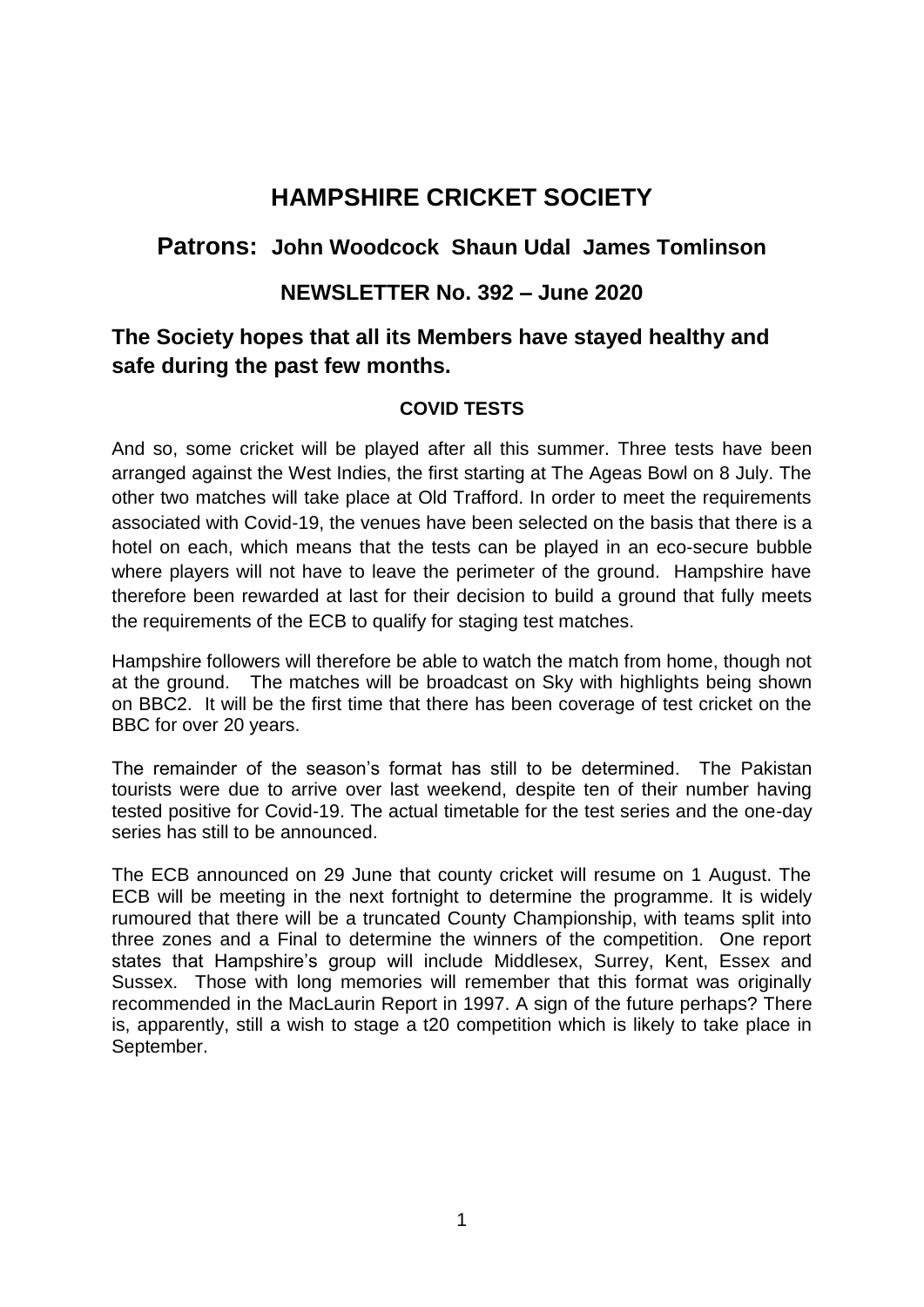#### **THE WEST INDIES AT THE AGEAS BOWL**

England's encounter against the West Indies will be the fourth test to be staged at The Ageas Bowl. Sri Lanka were England's inaugural opponents in 2011, when the match was drawn, followed by India in 2014 and 2018. England won both matches, by 226 runs and 60 runs respectively.

The West Indies have appeared in six ODIs at the ground, as follows:-

| 2004 v New Zealand  | Abandoned without a ball being bowled. |
|---------------------|----------------------------------------|
| 2004 v Pakistan     | Won by 7 wickets                       |
| 2012 v England      | Lost by 114 runs                       |
| 2017 v England      | Lost by 9 wickets                      |
| 2019 v South Africa | No result; only 7.3 overs were bowled  |
| 2019 v England      | Lost by 8 wickets                      |

Of the test squad selected, only Shai Hope, Jason Holder, Alzarri Joseph and Kemar Roach have previously played for the West Indies in international cricket on the ground.

Two men, Roach and Kraigg Brathwaite have appeared in Championship cricket. Opening bowler Roach played for Worcestershire as long ago as 2011 (1-55 and 2- 41), and opening batsman Brathwaite for Nottinghamshire in 2018 (scoring 5 and 48).

However, the man in whom Hampshire followers may perhaps have most interest, is **Raymon Anton Reifer,** whose father Elvis played for the County as their overseas player in 1984, when Malcolm Marshall was on West Indies tour duty. Like his father, he bats and bowls left-handed. He is 29 years old who, despite being born in Barbados, has played all his regional cricket first for the Combined Campuses and Colleges and then Guyana. He has a good record in first-class cricket as a middleorder batsman and opening bowler. He has played one test for the West Indies in New Zealand in December 2017 and appeared in two ODIs against Bangladesh in Dublin last summer. Elvis Reifer sadly passed away 26 August 2011, just as his son was beginning his career.

#### **THE PITCH PUBLISHING ZOOM SESSIONS**

Members will have received details of the Zoom sessions arranged by Pitch Publishing for the benefit of Cricket Societies, and to publicise their books being released during the summer. At the time of writing, there have been four speakers, who have been interviewed on their work by Mark Church, who is a sports commentator for BBC London. It is a format that has worked well. The "audience" has varied between 140 and 165 people.

The first was **IAN GOULD** whose autobiography is entitled *Gunner: My Life in Cricket.* His nickname emanates from him being on Arsenal's books at one stage.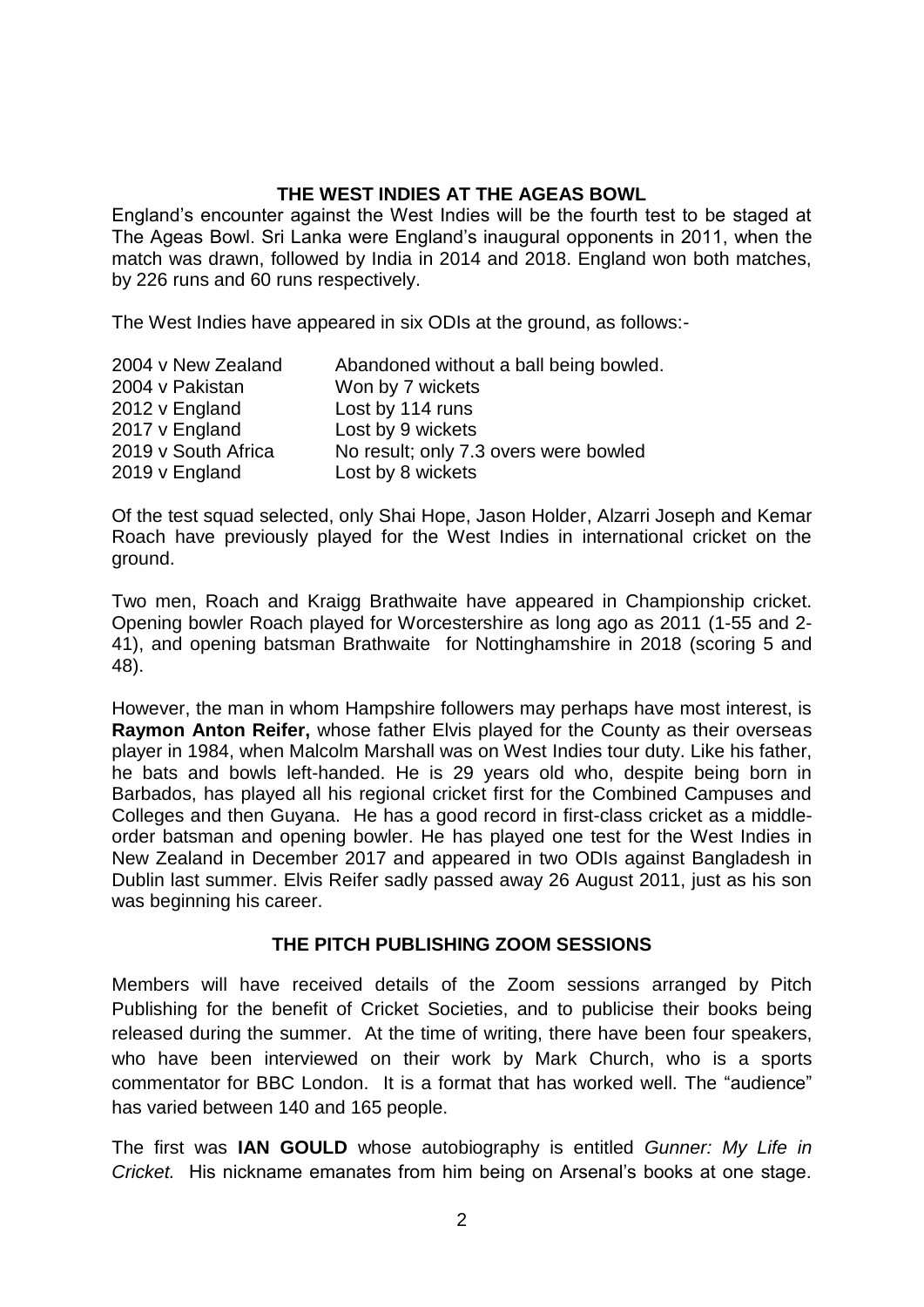As a young man, he lived the dream: a budding career in both football and cricket. He was on the Lord's ground staff with Ian Botham and the pair obviously enjoyed themselves. He realised he was too small for football and devoted himself to cricket, first with Middlesex and then Sussex. He was critical of the hierarchical nature of the Middlesex changing room where the senior pros lauded it over the new recruits. Sussex, under the benign John Barclay, was far more to his liking. His era was notable for the number of very fast bowlers. He kept to Vincent van de Bijl, whom he rated the best, Wayne Daniel, Imran Khan and Garth le Roux. Among his opponents were Richard Hadlee, Clive Rice, Malcolm Marshall and Sylvester Clarke. He also talked about his England career, coaching and umpiring. His preparation for the latter was thorough. He would go into the nets before the start of matches to observe the techniques of both batsmen and bowlers. He gave an informed insight on the infamous ball tampering incident in the South Africa - Australia test at Cape Town, when he was the third umpire. He was full of praise for the on field umpires regarding the sensitive manner in which they dealt with the matter. It was evident that he possessed exceptional man management skills. He seemed to have very good relations, based on mutual respect, with all the world's leading players.

Next up was **COLIN SHINDLER,** author of *Barbed Wire and Cucumber Sandwiches –* an authoritative commentary on the events surrounding the cancellation of the South African tour to England in 1970. The scenario was similar to Brexit, with protagonists on both sides holding exceptionally strong views. Peter Hain, derided by his critics because of his long hair, John Arlott, the Revd David Sheppard and Mike Brearley were among those against the tour. The pro-lobby included the Conservative Party, MCC, and the County Clubs and, originally, the players. John Arlott eventually persuaded the players to change tack – a difficult task as he was aware, as President of the PCA, that many earned their living by coaching in South Africa during the winter. There was an eventual stand-off between the two parties. The Labour government was wanting the MCC to call off the tour; the MCC had no intention of doing so. In the end, the fears and costs of maintaining public order in what was inevitably going to be a hostile setting, prompted the government to call off the tour. The second, and much shorter part of the book is a description of the matches between England and the Rest of the World. The strength of the latter side is shown by Mike Procter, who was to score six centuries in a row in the following year, batting at eight or nine. Shrewdly led by Ray Illingworth, England gave a marvellous account of themselves, despite losing the series  $4 - 1$ .

The series was accorded Test status, though such recognition was later withdrawn. The main "casualty" was Glamorgan's Alan Jones who played his sole match for England in the first game of the series.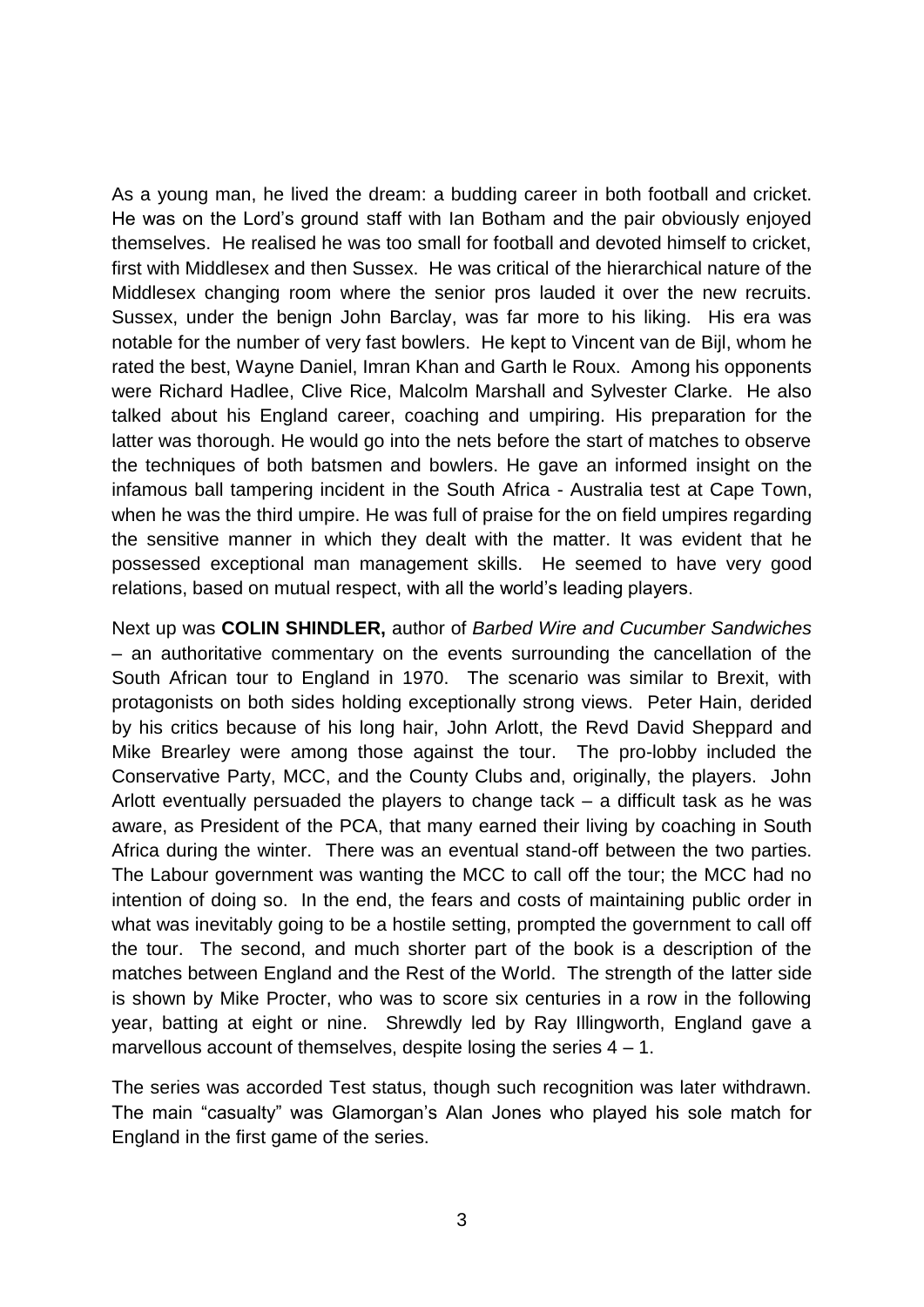Since the book was published, Alan Jones was awarded his numbered England cap in June of this year. The 83-year-old Jones thoroughly deserved the honour. Previously, no man had scored so many runs (36,049) in county cricket without playing for England.

The third book was *The Unforgiven : Mercenaries or Missionaries* by an Australian journalist, **ASHLEY GRAY**. It is the tale of the two rebel West Indian tours to South Africa in 1982/83 and 1983/84. After an introduction, there are chapters on each of the 20 West Indians involved. Five - Lawrence Rowe, Alvin Kallicharran, Collis King, Colin Croft and Bernard Julien had enjoyed long test careers but had fallen behind in the pecking order of a very strong West Indian side that dominated world cricket in the 1980s. Most of the others – Herbert Chang, Faoud Bacchus, Richard Austin, Alvin Greenidge , David Murray, Derick Parry, Albert Padmore, Everton Mattis and Sylvester Clarke had made infrequent test appearances. Ezra Moseley (at that stage), Emmerson Trotman, Hartley Alleyne, Franklyn Stephenson, Monte Lynch, and the little known Ray Wynter had not played international cricket. Ali Bacher wanted to demonstrate that South Africa could host a tour of black cricketers. They were offered large sums of money, some ten times more than the average salary at home. Some, such as Chang and Mattis came from poor backgrounds. For those outside of the test team, and not involved in county cricket, they would only be able to play five or six first-class matches a year. The financial incentive would therefore have been attractive.

However, the players had quickly sensed from feedback from home that their lives would become very different when they returned. Mattis tried to withdraw from the second tour, but was contractually bound.

In South Africa, they lived a privileged lifestyle. They were given "honorary white" status, and lived life in a bubble. However, the bubble burst when Croft was ejected from a white area on a train on the second tour. They drew large crowds and extensive media coverage and though, effectively a West Indian second team, they beat the South Africans over the two "test" series and in the ODIs. Like their "seniors", their success was based on a four pronged pace attack. The pace of Clarke unnerved the batsmen and hastened the retirement of South Africa's golden generation at the turn of the 70's. The main spinner in the party, Parry, was therefore sidelined, as he had been in the test side.

The ramifications for the players on their return home were profound. They all received life bans from any involvement in any game. It was an outcome they never expected. Compared with members of a Sri Lankan side, who were banned for 25 years, and an England team (three years), their punishment could not have been more severe. Such was the hostility, particularly in Jamaica, that many went to live in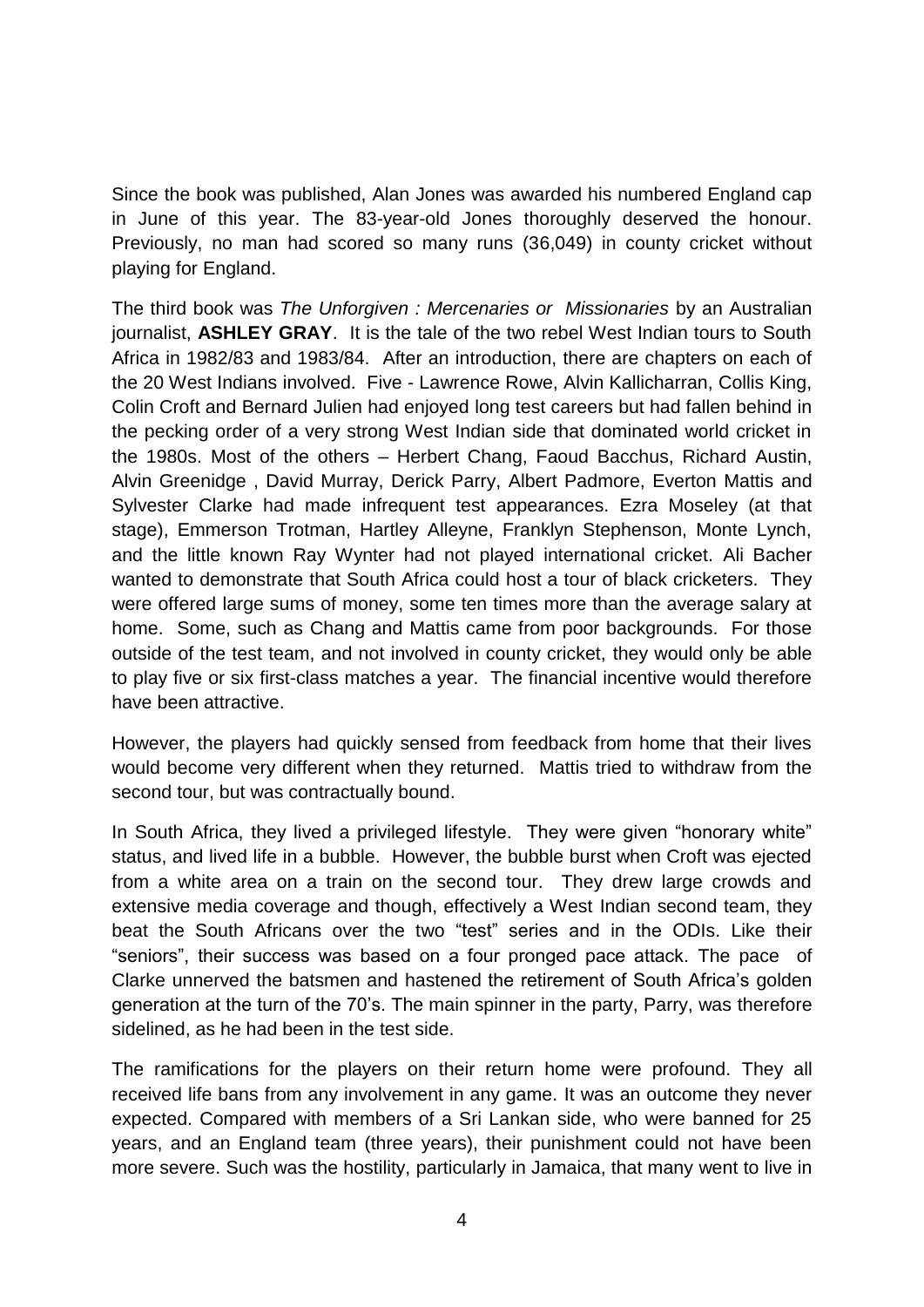the US. In particular, the lives of Austin, Mattis and Murray spiralled out of control. They became alcoholics and drug addicts. Austin preferred to live outside, in the gutter. Mattis was hounded by the Jamaican police, and fled to the US with negative consequences. He was shot and stabbed, nearly losing a leg, and spent time in the criminal justice system. It took him years to rebuild his life and find peace, thanks to a supportive second wife and religion. Bernard Julien became a reclusive figure in Trinidad, clearly suffering from mental health problems. Chang and Austin died early. Marriages collapsed. In general, many were shunted to the periphery of society. They were irredeemably tarnished. Moseley, Clarke, Lynch, Kallicharran (who now lives in the US), Alleyne and Stephenson were able to continue to earn a living in county cricket. Clarke, in particular, returned to South Africa each winter to devastate opposing batting line-ups but also died early.

When the ban was lifted in 1989, it was too late for the majority. Their lives had become too fractured. Only Moseley was to gain selection for the test side and famously broke Graham Gooch's hand in Trinidad. But he only played four tests. Greenidge and Trotman were eventually given coaching jobs. Rowe has lived in Florida for over thirty years as a successful business man. But the rift with Jamaica has never been fully healed. Bacchus has also lived in Florida for some time, and seems to be a contented figure, as does Padmore, who resides in New Jersey. Parry never moved from the island of Nevis. King was finally brought back into the Barbados fold in 2011. Lynch has maintained his links with Surrey.

The one man who truly prospered without any "excess baggage" was Wynter. Significantly, he did not enjoy the same high profile of the others, and was not dependent on the game for a living. He became a highly successful builder in New York. He has tried hard to help those former team-mates who had fallen on hard times.

The book is also an invaluable commentary on the modern history of the islands and the social mores of the population, which are revealing. There also appeared to be some hypocrisy on the players' treatment. Most were pilloried in public by their fellow cricketers. But some allegedly wished them well in private.

Many genuinely felt it would improve the aspirations of the black population by going to South Africa. Others were looking to secure their futures financially. It was only in the final stages of the second tour, that some of the fringe players merely went through the motions.

Mercenaries or Missionaries? Perhaps the wrong question. History may regard them as victims, manipulated by the South African cricket authorities and then forsaken by the politicians in their homeland.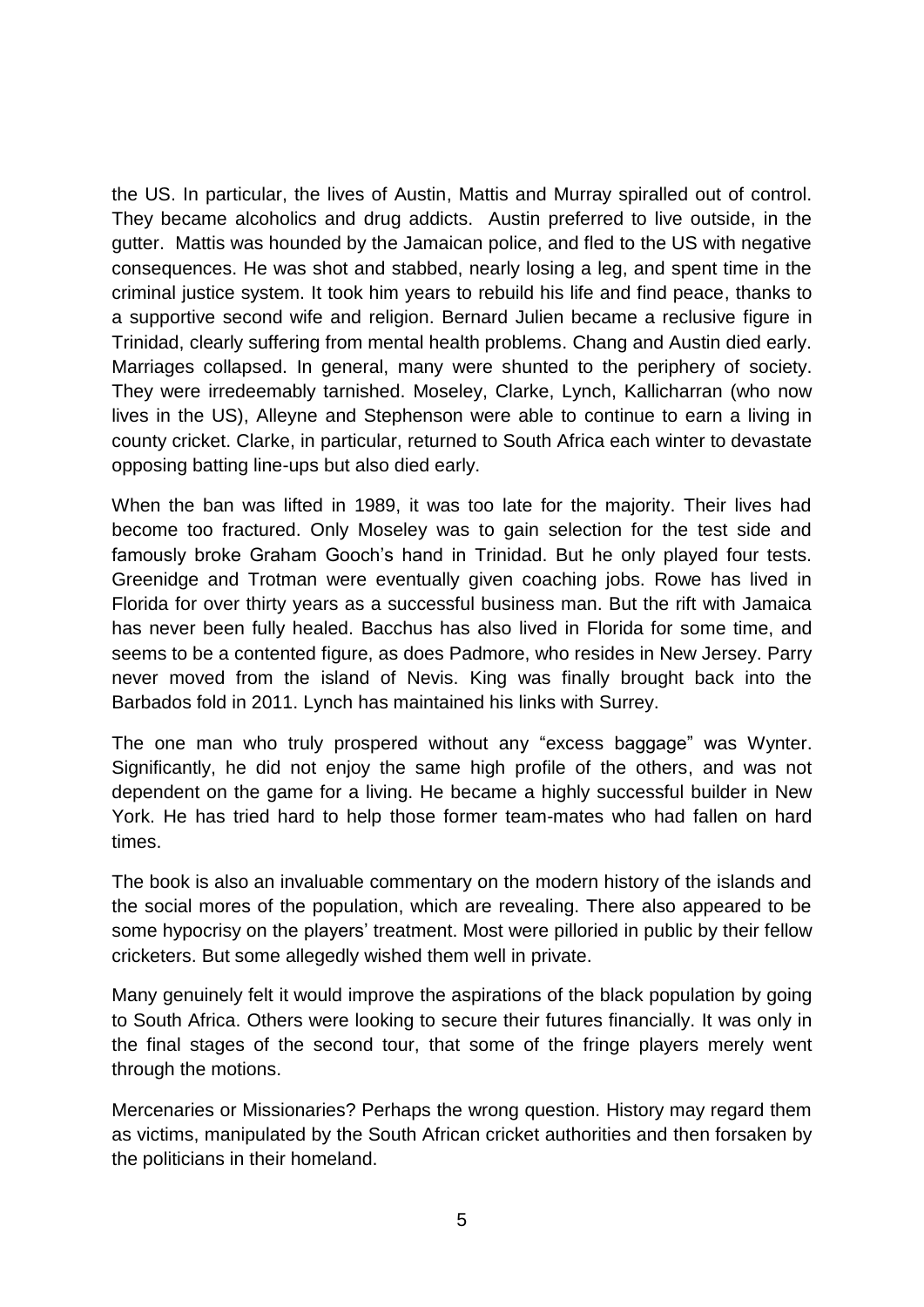The fourth book was *Cricketing Caesar: A Biography of Mike Brearley* by **MARK PEEL.** The author began by comparing the quiet, cerebral character of his subject off the field to his ruthless captaincy. He was also often regarded as an establishment figure, but possessed a radical anti-establishment inclination. .

He was hugely influenced by his father, Horace, who played a few matches for Yorkshire. He was not only coached by Horace, but followed him to the City of London School. However, he then chose to study different subjects from that of his father. He was a schoolboy prodigy who furthered his reputation at Cambridge University. However, following an unhappy MCC tour of South Africa, immediately after completing his Cambridge studies, he took a five-year break from the game. He did, though, continue to play part-time, and captained an MCC Under-25 side to Pakistan in 1966-67, where he ran up scores of 312 and 223. Lord's noted. He returned to Middlesex in 1970 (for whom he originally made his debut in 1961), and was made captain the following season. It was a difficult baptism. Ian Gould had referred on an earlier evening to the hierarchical dressing room. He was resented by the old guard but as they retired, they were replaced by a talented group. By 1976, Middlesex were County Champions. Under his captaincy, they won the Championship four times and the Gillette Cup twice.

He had made his test debut at Lord's in the above year, against the West Indies, but was dropped after two matches. He was, however, made vice-captain on the tour to India, under Tony Greig, the following winter. Mark Peel went into some detail on his captaincy of England. He was respected by the players. Boycott, Botham and Willis listened to him in a way they didn't with other captains and followed his instructions. Though he never bridged the gap as a batsman between county and test cricket his on field presence as a captain made a difference, especially in that memorable 1981 Ashes series.

This was the first of the talks to be recorded, and to be made available to Cricket Societies.

### **Next Pitch Publishing Evenings:**

**10th July- A Corner of Every Foreign Field: Cricket's Journey from English Games To Global Sport, author Tim Brooks**

**24th July- If Not Me, Who? The Story of Tony Greig: the Reluctant Rebel, author Andrew Murtagh. Many members will recall the author as the most enthusiastic of cricketers during his Hampshire playing days in the 1970's.**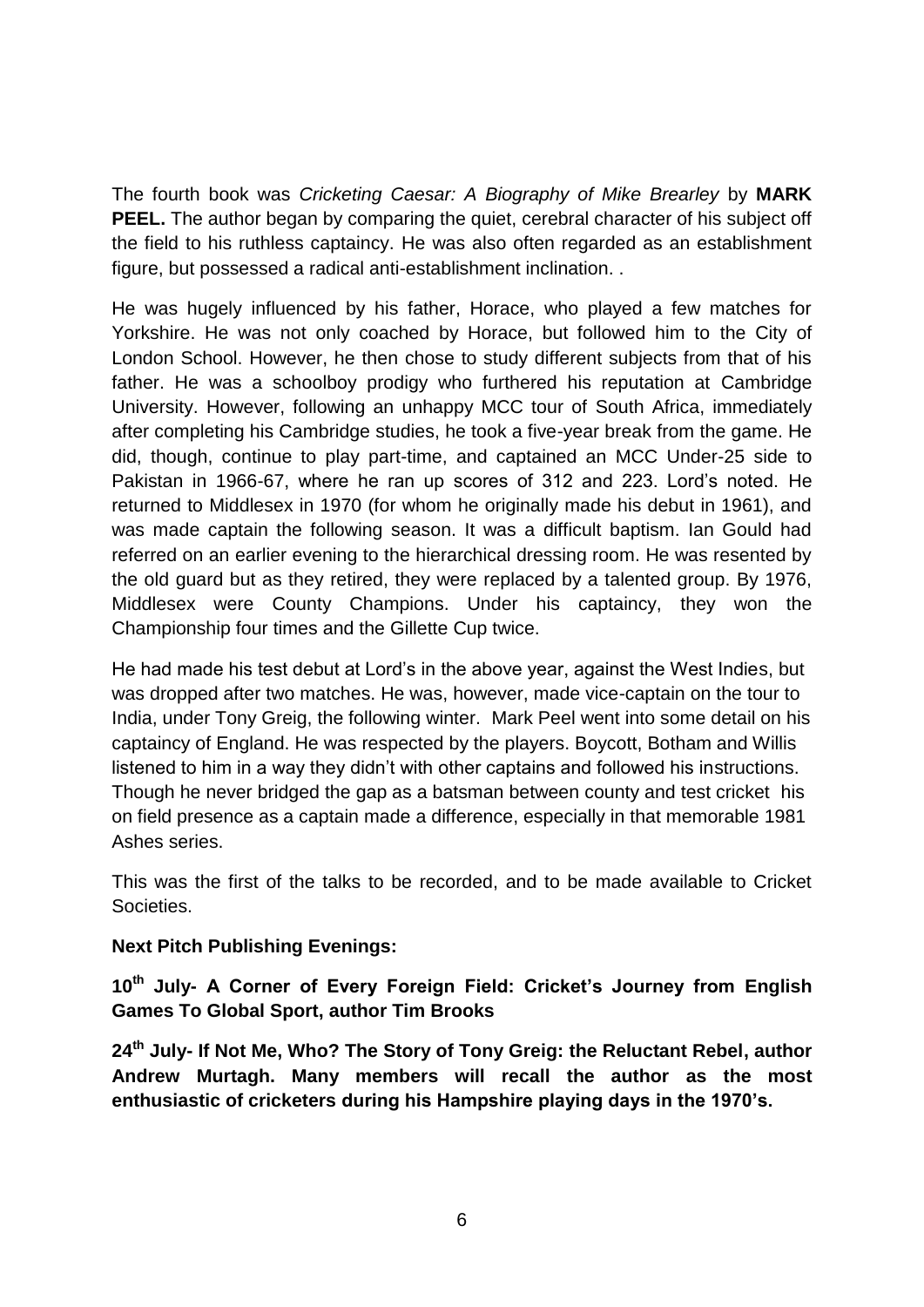#### **SIR EVERTON WEEKES**

Everton Weekes, the great post-War West Indian batsman died on 1 July, aged 95. He was the last surviving member of the fabled three W's.

He died exactly 70 years after he played one of the most memorable innings at Southampton's County Ground. The editor was still in his pram on the day, but he has spoken to so many people who watched the day's play that he sometimes feels as if he was there. People went misty-eyed recalling it. They all remembered the boundary rope being repeatedly pulled in over the outfield to accommodate what became a huge crowd. Wisden commented that 10,000 people were inside the ground. Those who recollect Hampshire's one-day semi-finals, or that unforgettable match against Northamptonshire in 1973, when the crowds were just over half of that number, will have some idea of the magnitude of that sized audience. Most would have been sitting on the grass. There were no advertising hoardings in those days.

Weekes had flogged bowling attacks all over the country before arriving at Southampton. He had already recorded 232 against Surrey, 304 not out at Fenner's (David Sheppard scored 227 for the Light Blues), and 279 against Nottinghamshire. He arrived at the County Ground after a pair of 63s in the second test at Lord's when the West Indies won their first test in England. The West Indian batsmen had captured the imagination as few tourists had ever done.

He was clearly in excellent form. The day was sunny, the pitch blameless, and the Hampshire bowling, apart from Derek Shackleton and Gerry Hill, was fairly innocuous. And Everton Weekes did almost as he pleased. Small in stature, stockily built, but light on his feet, he pulled and drove mightily and cut savagely at times, and at others, delicately. He reached 100 in 95 minutes. With one ball of the day's play remaining, to be bowled by Reg Dare, he was unbeaten on 246. He drove it ferociously, but too straight. It cannoned into the stumps at the bowler's end and stopped dead. He had batted four hours and hit 35 fours. He shared a third wicket stand of 139 with Roy Marshall (135). In his book *Test Outcast,* Marshall claimed he was dismissed only because he became bored, as Weekes kept hogging the strike. He was bowled playing a "disgusting shot" against Shackleton. Weekes went on remorselessly, putting on 155 for the fourth wicket with Clyde Walcott (58) and an unbeaten 121 for the fifth with Bob Christiani (45 not out). Walcott had batted with a runner due to a pulled thigh muscle. The West Indies had run up 539 for four on an unforgettable day's cricket. Weekes' 246 not out remains the highest score by a tourist against Hampshire.

Rain washed out play on the second day, a Monday. On the final day, Hampshire scored 268 for seven, with Neville Rogers making a fine 106 (three sixes and 12 fours) in 165 minutes. He and Neil McCorkell (55) put on 135 for the first wicket.